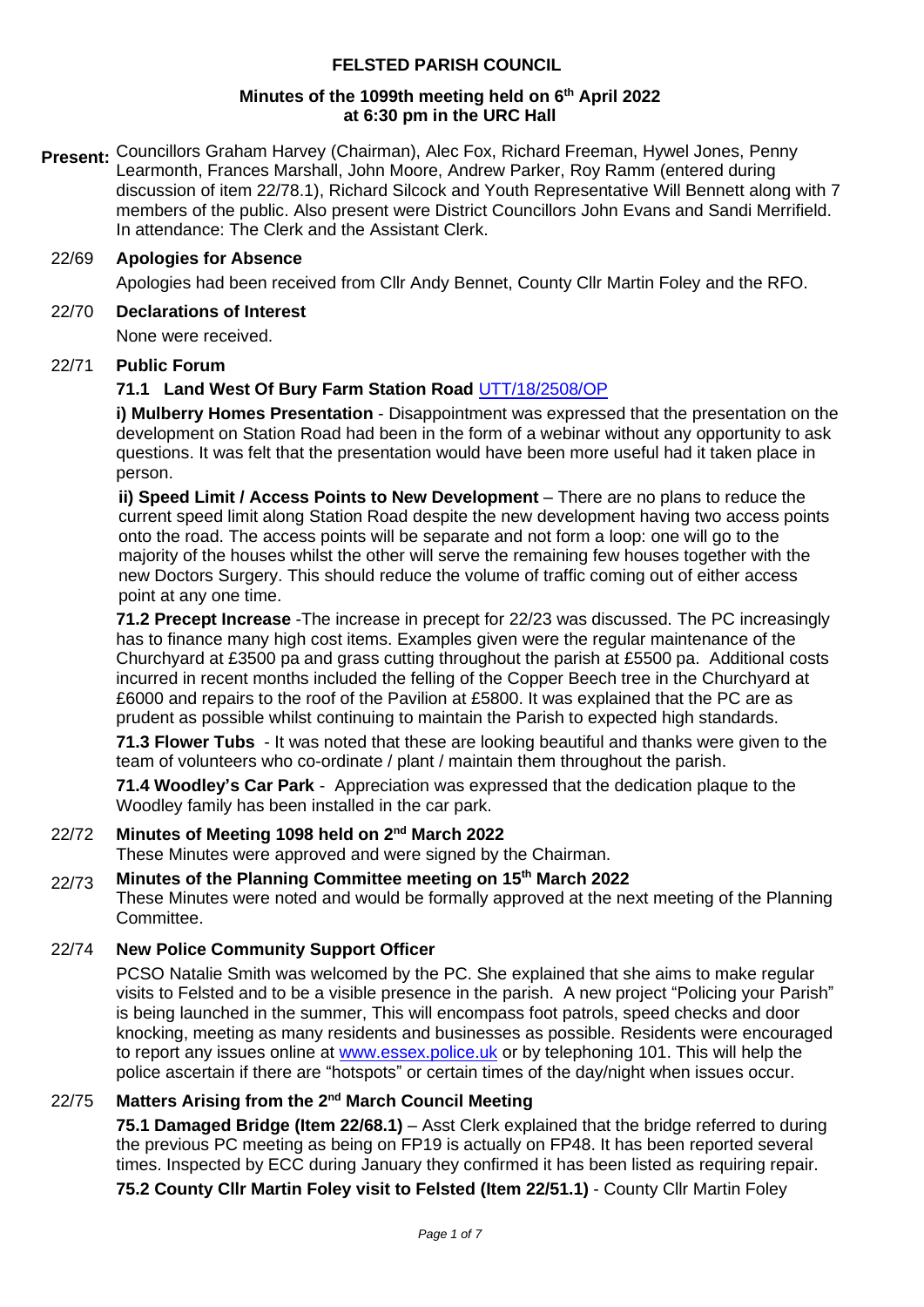visited Felsted with Rissa Long from ECC Highways on 7th March. Cllr Foley is returning on 29th April to reinspect the areas of Molehill Green, Milch Hill and Causeway End. He will be accompanied by a senior engineer from ECC Highways

**75.3 Litter Bin (Item 22/51.2)** - The double capacity public litter bin has been installed by the Village Attendant at the front of the MUGA / Top of the Car Park. The final cost of £791.54 has been reimbursed to the PC from ECC's Locality Fund.

**75.4 The Queen's Green Canopy (Item 22/51.6)** - Laser engraved Stainless Steel Commemorative Plaques have been installed alongside each tree planted by the PC commemorating Hm The Queen's Platinum Jubilee.

**75.5 Hedge between Thistley Bridge / Hollow Road (Item 22/41.3)** - Cllr Graham Harvey spoke to the landowner requesting that the hedge be cut back. The Clerk subsequently reported the hedge to ECC Highways.

**75.6 Willows Green Play Area (Item 22/68.2)** - The Clerk contacted ECC Highways and requested the reinstatement of the stile at the top of Willows Green Play Area. She was advised no reinstatement will be authorised due to the requirement for public footpaths to be free of obstructions to enable reasonably free passage to people of all ages and physical abilities.

**75.7 Local Government Pay Award (Item 22/68.3)** - All members of the Personnel Committee concurred that the 1.75% pay increase should be paid to staff/backdated to 1 April 2021. As pay had previously been increased by 1.5% in anticipation of the increase (minute 21/155) only the additional 0.25% increase was due to be paid/backdated to staff. The RFO has instructed payroll accordingly.

## 22/76 **County Councillor Report**

Members noted the report from County Cllr Martin Foley which contained updates on the highway issues inspected by him during his recent visit to Felsted.

## 22/77 **District Councillors Report**

Members noted the [report](https://www.felsted-pc.gov.uk/wp-content/uploads/DC-Report-April-2022.pdf) from the District Councillors which contained information on the assistance being given to refugees from Ukraine; a £150 energy rebate from the government for residents living in Council Tax bands A to D; the new on demand travel service DigiGo; the appointment of a new Director of Planning at UDC; an update on the Local Plan and data on the Waste Collection and Recycling Service.

## 22/78 **Correspondence**

Members noted the Correspondence received (see page 5) including the following:

**78.1 English Rural Housing Association** – Seven new build affordable properties are becoming available in Scholars Close. The PC had been advised that they were available for applicants who met a "local connection" criteria.

*Clerks Note: In subsequent correspondence the English Rural Housing Association apologised for their error. The properties do not have a "local connection" criteria but will be allocated by UDC following their standard criteria.*

**78.2 UDC Community Project Grant Scheme** - This is open for applications. Any award would need to be match funded. The PC agreed not to apply to the scheme this time.

**78.3 The Chequers** – The new landlord of the Chequers requested PC permission to carry out works to enhance the forecourt area of The Chequers. The land is owned by ECC Highways. The Clerk will advise the landlord to contact ECC to request permission to carry out any works.

**78.4 The Swan Licensing Hours** – A request was received to confirm the licensing hours of the Swan. The Clerk advised that UDC Licensing had confirmed that the Swan was licensed to sell alcohol Monday – Saturday until 12.30am and until midnight on a Sunday.

**78.5 Aviation Environment Federation** – The PC unanimously agreed to renew their annual membership to the AEF at a cost of £36 per annum.

## 22/79 **Finance**

**79.1 Payments** - Members considered the list of payments on pages 6/7. Proposed by Cllr Roy Ramm, seconded by Cllr Richard Silcock the payments list was unanimously approved.

**79.2 Receipts** - Members noted receipts totalling £3,026.54 consisting of: ECC grant for litter bin £791.54; UDC grant towards Pavilion repair works £790; Insurance monies for bus shelter repair £980; Felsted Focus Advertising £360 and Felsted Focus Donations £105.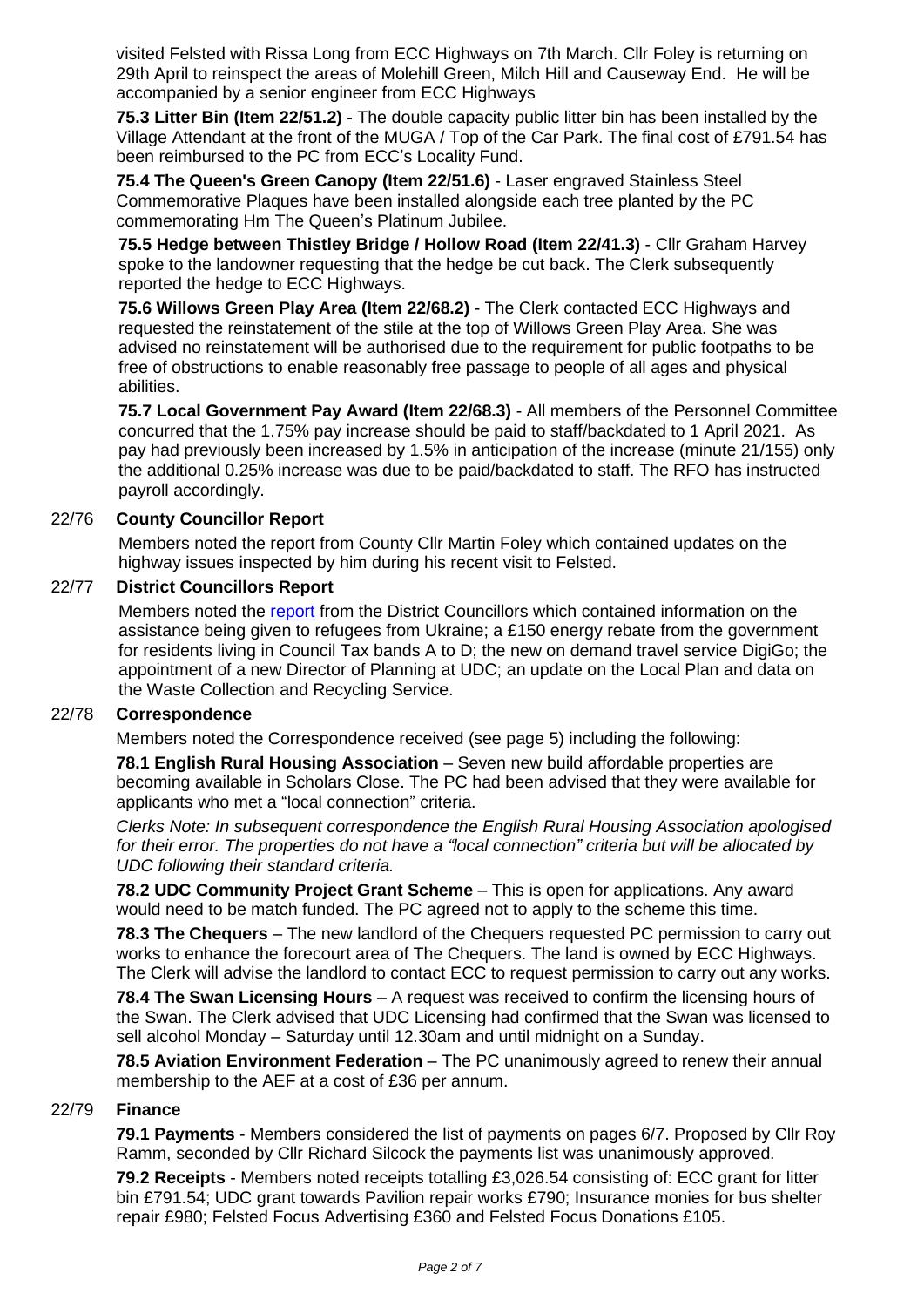## 22/80 **Committee Membership**

It was noted that Cllr Penny Learmonth had joined the Highways Committee / Cllr Andrew Parker had joined the Crix Green Mission Trust.

## 22/81 **Ride London**

Significant road closures are planned for parts of Essex during the weekend of 27 - 29 May to facilitate a large-scale cycle event involving up to 25,000 cyclists. Saturday 28<sup>th</sup> May will see rolling road closures of approximately one hour's duration between 10.55am - 11.55am in Felsted. Sunday 29<sup>th</sup> May will see road closures for many hours in Felsted with preparations to close commencing at 6am / full road closures in place from 8am – 2pm. Roads are expected to be fully open again from 15.30pm or when the last rider has passed through. More information can be obtained by clicking the link [here.](https://www.ridelondon.co.uk/) Ride London are holding a drop in engagement event in the URC Hall on Friday  $22<sup>nd</sup>$  April between 4pm – 6pm.

## 22/82 **The Pavilion**

The PC were informed that the following grants have been awarded for works to the Pavilion:

Football Foundation £4455 / District Councillors Initiative Fund £790

The agreed cost of the project is £6790 (Minute 22/36). The balance of £1545 will be funded by the PC. Felsted Construction have been instructed to proceed with the works. It is anticipated they will commence by the beginning of May.

## 22/83 **Oak Tree at Bannister Green**

Following Uttlesford Norse alerting the PC that the Oak tree was believed to be causing structural damage to a property (Minute 22/60) an Arboricultural Survey commissioned by UDC recommended that the Oak tree be felled to prevent causing further damage. The Clerk contacted the Landscape Officer at UDC to seek advice / explore alternatives to felling. He advised that root pruning the Oak / installation of a root barrier was unlikely to be an effective solution to prevent future damage to property and therefore advised that the tree be felled. He further advised that although the tree is subject to a tree preservation order, its felling to remove an actionable nuisance would be exempt from requiring an application for consent to be made to the order making authority (UDC). It was proposed by Cllr John Moore, seconded by Cllr Alec Fox and unanimously agreed to fell the Oak tree at Bannister Green. It was further proposed by Cllr John Moore, seconded by Cllr Alec Fox and unanimously agreed to accept the quote from JCM Services for £1204 plus vat to carry out the work. The Clerk would arrange a leaflet drop to nearby properties to explain what was happening and why. The PC expressed the view that the loss of the tree would be a matter of considerable regret. Replacement planting of two Oak trees on the far side of the green would be planned for the Autumn.

*Clerks Note: The Oak tree has come into leaf and cannot therefore be felled for several months. It will be put on the agenda in October 2022 to see if any viable alternative to felling the tree has been discovered in the intervening months.*

## 22/84 **Playbark Supply**

Councillors considered three quotes for the supply of 30 cubic metres of playbark to top up the main play area behind the Memorial Hall. Proposed by Cllr Alec Fox, seconded by Cllr Richard Freeman it was unanimously agreed to accept the quotation from Giffords Recycling for £1500 plus Vat. The delivery will be scheduled for June.

#### 22/85 **Felsted Community Trust – Formation Status**

The Trust document has been produced by Holmes and Hills. The bank account is currently in the process of being set up.

#### 22/86 **Bury Farm Section 106 Agreement**

This is moving forward. It is anticipated that whilst the entire development will take 18-24 months to complete the new health centre will be ready in approximately 12 months.

## 22/87 **Hm The Queen's Platinum Jubilee**

Planning for the celebration event is well under way. Commencing with lighting of the beacon at 9.45pm on Thursday  $2^{nd}$  June it will be followed by a day of celebrations on Friday  $3^{rd}$  June. Taking place on the main playing field it will include music / entertainment and culminate in a firework display at 10.30pm.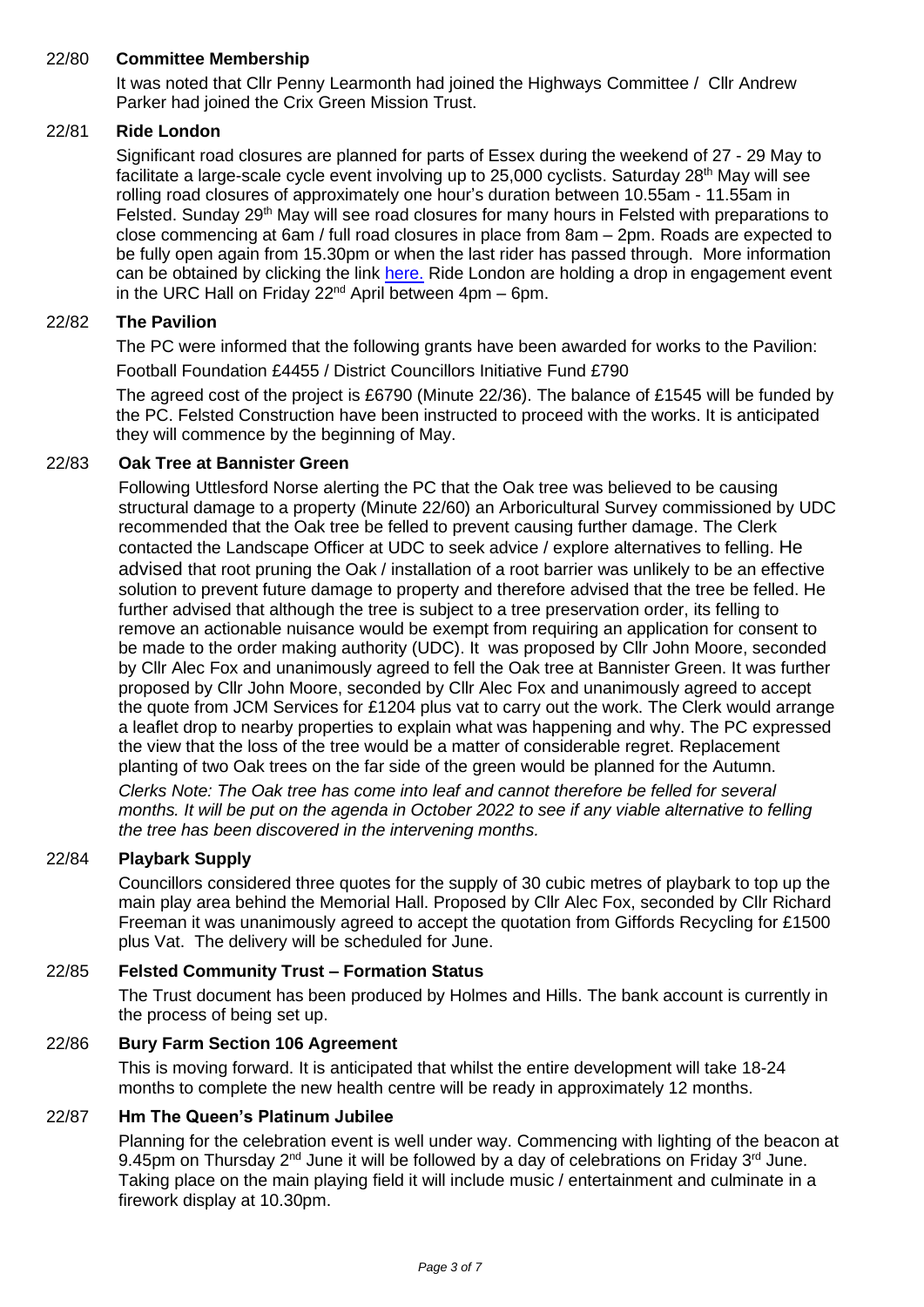## 22/88 **Chairman's Matters**

It was noted that the Rev'd Colin Taylor had expressed appreciation for the level of service and attention to detail given by JCM Services when maintaining the churchyard. The Clerk would draft a letter of thanks to JCM from the Chairman of the PC.

#### 22/89 **Clerk's Matters**

**89.1 Litter Picker** - The Clerk advised the PC that following discussions with the Chairman of the PC a temporary Litter Picker had been employed for two hours a week at the rate of £7.50 per hour for a two week period covering the school Easter Holidays. Payment will be made weekly by the Clerk who will reclaim via expenses. It was further agreed that the Litter Picker will be employed under the same arrangement for 8 weeks covering the school summer holidays.

**89.2 Vandalism of Play Equipment** - The baby cradle swing has been broken / vandalised at the main play area. The Village Attendant assessed it and found it to be beyond repair. The Clerk ordered a replacement seat at a cost of £239.59 plus vat from Playdale Playgrounds Ltd. Once delivered it will be fitted by the Village Attendant. The vandalism has been reported to the police.

## 22/90 **Planning Applications and Decisions**

## **90.1 Application to be Considered at the next Planning Meeting**

## **[UTT/22/0755/FUL](https://publicaccess.uttlesford.gov.uk/online-applications/applicationDetails.do?activeTab=summary&keyVal=R8U7ELQNLDQ00) - The Oak House Bannister Green**

Erection of 1no. detached dwelling, with associated curtilage, vehicular access from public highway, off-street car parking, and landscaping.

#### **90.2 Decisions Received Since Previous Council Meeting**

#### **[UTT/20/3068/HHF -](https://publicaccess.uttlesford.gov.uk/online-applications/applicationDetails.do?activeTab=summary&keyVal=QKAN3SQNMDL00) Bury Farm Bury Chase**

Demolition of summer house and erection of single storey outbuilding as incidental leisure accommodation and home office to main dwelling

## **Permission Granted - 10th March 2022**

#### **[UTT/22/0239/FUL](https://publicaccess.uttlesford.gov.uk/online-applications/applicationDetails.do?activeTab=summary&keyVal=R6DFM1QNJWP00) - Stewart House Felsted School Braintree Road**

Proposed widening of existing vehicular access.

#### **Permission Granted - 23rd March 2022**

## **[UTT/22/0237/FUL](https://publicaccess.uttlesford.gov.uk/online-applications/applicationDetails.do?activeTab=summary&keyVal=R6DE7LQNJWK00) - Lord Riche Hall Felsted School Braintree Road**

Proposed erection of 10 no. temporary examination rooms on an annual basis, from 1st May to 31st July.

#### **Permission Granted - 24th March 2022**

#### **90.3 Appeal Decision Received Since Previous Council Meeting**

#### **[UTT/21/1561/FUL](https://publicaccess.uttlesford.gov.uk/online-applications/applicationDetails.do?activeTab=summary&keyVal=QSORN9QNJSH00) - Cromwell House Willows Green Main Road**

Demolition of outbuilding and Erection of 1 no. bungalow and detached garage

**Appeal Dismissed - 25th March** *'The main issues relevant to this appeal are: the suitability of the site as a location for a residential development, the effect of the development upon the setting of the Listed Building and the effect of the developments upon the character and appearance of the surrounding area'*

There being no further business the meeting closed at 8.13 pm

Next Meetings:

| Next Planning Committee Meeting: | Tuesday | 19 <sup>th</sup> April 22 online at 6.00 pm                   |
|----------------------------------|---------|---------------------------------------------------------------|
| <b>Annual Parish Assembly</b>    |         | Thursday 21 <sup>st</sup> April 22 in the URC Hall at 7.00 pm |
| Next Council Meeting:            |         | Wednesday 4 <sup>th</sup> May 22 in the URC Hall at 6.30 pm   |

……………………………………………………… 4<sup>th</sup> May 2022

Chairman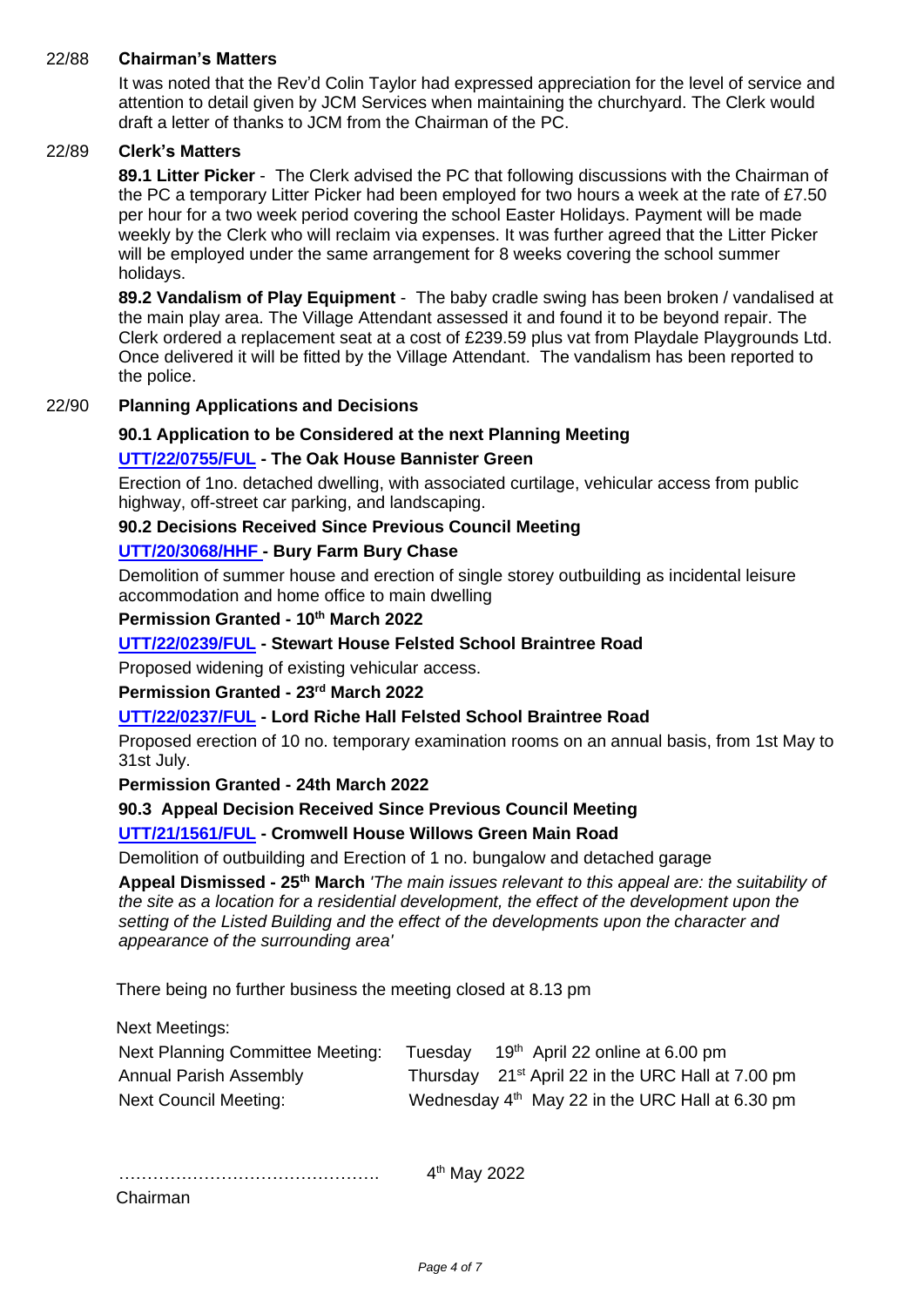# Correspondence List – April 2022

|     | 1. UDC:                                                                                                                                                                                                                                                                                                                                                                                                                                                                                                                                                                                                                                                                                                                                        |  |  |  |  |  |  |
|-----|------------------------------------------------------------------------------------------------------------------------------------------------------------------------------------------------------------------------------------------------------------------------------------------------------------------------------------------------------------------------------------------------------------------------------------------------------------------------------------------------------------------------------------------------------------------------------------------------------------------------------------------------------------------------------------------------------------------------------------------------|--|--|--|--|--|--|
|     | a) Planning Officer Clive Theobald Letter of thanks to the PC (circ to PC 04/04)<br>b) Summary comments following meetings by Peter Holt Chief Executive of UDC with<br>Local Council Representatives earlier this year (circ to PC 10/03)<br>c) Update re Ukraine including links to supporting charities (circ to PC 14/03)<br>d) Environment & Green Issues update (circ to PC 14/03)<br>e) Launch of Digital App to help promote businesses/activities in Uttelsford<br>f) Appointment of Dean Hermitage as new Director of Planning (circ to PC 31/03)<br>g) Update from Peter Holt re arrivals from the Ukraine. (circ to PC 01/04)<br>h) Community Project Grant Scheme-applications open until 8 <sup>th</sup> June (circ to PC 01/04) |  |  |  |  |  |  |
|     | 2. ECC:                                                                                                                                                                                                                                                                                                                                                                                                                                                                                                                                                                                                                                                                                                                                        |  |  |  |  |  |  |
|     | a) Temp. closure of Garnetts Lane on 3rd May 2022 for 1 day. The closure is<br>required whilst Openreach undertakes pole renewal works. (circ to PC 15/03)<br>b) Temp. Closure of Braintree Road & Watch House Green (B1417), due to<br>commence on 4th April 2022 for 12 days. The closure is required while Cadent<br>undertake gas main works. (circ to PC 17/03)                                                                                                                                                                                                                                                                                                                                                                           |  |  |  |  |  |  |
|     | c) Temp. closure of Stevens Lane, commencing 5th April 2022 for 4 days. This is<br>required while Affinity Water undertake connection works. (circ to PC 17/03)                                                                                                                                                                                                                                                                                                                                                                                                                                                                                                                                                                                |  |  |  |  |  |  |
|     | Temp. closure of Stebbing Road for 1 day on 16th May 2022. The closure is<br>d)<br>required whilst Openreach undertake pole replacement works. (circ to PC 23/03)                                                                                                                                                                                                                                                                                                                                                                                                                                                                                                                                                                              |  |  |  |  |  |  |
|     | e) Diversion Order re FP80 (circ to PC 30/03)                                                                                                                                                                                                                                                                                                                                                                                                                                                                                                                                                                                                                                                                                                  |  |  |  |  |  |  |
|     | New "Travel Essex" Journey Planner App<br>$f$ )<br>g) Launch of a new, on-demand minibus service on Wednesday 13 April 2022 (circ<br>to PC 01/04)                                                                                                                                                                                                                                                                                                                                                                                                                                                                                                                                                                                              |  |  |  |  |  |  |
|     | h) "Final" Covid-19 update (circ to PC 01/04)                                                                                                                                                                                                                                                                                                                                                                                                                                                                                                                                                                                                                                                                                                  |  |  |  |  |  |  |
|     | 3. EALC:                                                                                                                                                                                                                                                                                                                                                                                                                                                                                                                                                                                                                                                                                                                                       |  |  |  |  |  |  |
|     | Ride London - Recording of Zoom presentation                                                                                                                                                                                                                                                                                                                                                                                                                                                                                                                                                                                                                                                                                                   |  |  |  |  |  |  |
| 4.  | The Chequers – Request from new landlord for permission to enhance forecourt.                                                                                                                                                                                                                                                                                                                                                                                                                                                                                                                                                                                                                                                                  |  |  |  |  |  |  |
| 5.  | <b>Resident Letters:</b>                                                                                                                                                                                                                                                                                                                                                                                                                                                                                                                                                                                                                                                                                                                       |  |  |  |  |  |  |
|     | a) Copied into letter to Floods Essex re Causeway End (fwd to Cllr RF 04/04)<br>b) Request to confirm legal opening hours of The Swan                                                                                                                                                                                                                                                                                                                                                                                                                                                                                                                                                                                                          |  |  |  |  |  |  |
| 6.  | London Stansted Airspace - Confirmation Stage 2 of Change Proposal submitted to<br>the CAA for review. (fwd to Cllrs RF/AB 10/03)                                                                                                                                                                                                                                                                                                                                                                                                                                                                                                                                                                                                              |  |  |  |  |  |  |
| 7.  | AEF:                                                                                                                                                                                                                                                                                                                                                                                                                                                                                                                                                                                                                                                                                                                                           |  |  |  |  |  |  |
|     | a) Membership Renewal £36                                                                                                                                                                                                                                                                                                                                                                                                                                                                                                                                                                                                                                                                                                                      |  |  |  |  |  |  |
|     | b) Update from Airspace and Noise Community Forum. (fwd to Cllrs RF/AF 23/03)                                                                                                                                                                                                                                                                                                                                                                                                                                                                                                                                                                                                                                                                  |  |  |  |  |  |  |
| 8.  | RCCE: Essex Warbler April Edition (circ to PC 01/04)                                                                                                                                                                                                                                                                                                                                                                                                                                                                                                                                                                                                                                                                                           |  |  |  |  |  |  |
| 9.  | CPRE: March Campaigns Update (circ to PC 14/03)                                                                                                                                                                                                                                                                                                                                                                                                                                                                                                                                                                                                                                                                                                |  |  |  |  |  |  |
| 10. | English Rural Housing Association - Affordable Homes to rent in Scholars Close                                                                                                                                                                                                                                                                                                                                                                                                                                                                                                                                                                                                                                                                 |  |  |  |  |  |  |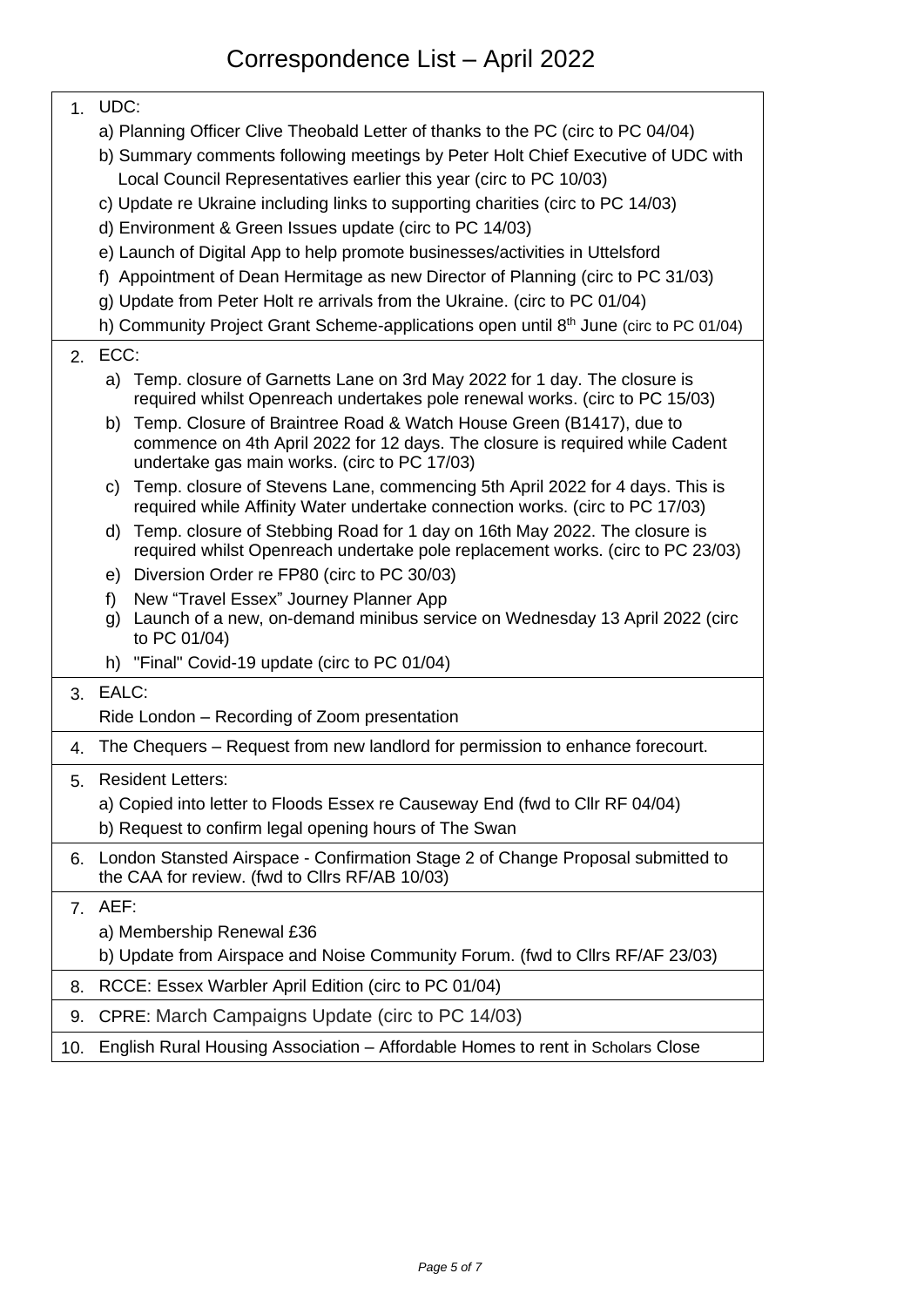## **Unpaid List – April 2022**

|                                        | Date v            | $\overline{\mathbf v}$<br>Num | $\bar{\mathbf{v}}$<br>Memo                                             | Open Balance | <b>Payment Reference</b> |
|----------------------------------------|-------------------|-------------------------------|------------------------------------------------------------------------|--------------|--------------------------|
| A & J Lighting Solutions               |                   |                               |                                                                        |              |                          |
|                                        | 23/02/2022 35988  |                               | Replacement light and photocell to pole o/s Boslowen on Mill Road      | 202.20       |                          |
|                                        | 25/03/2022 36081  |                               | Replacement light to pole 84 @ Crix Green                              | 175.20       |                          |
| Total A & J Lighting Solutions         |                   |                               |                                                                        |              | 377.40 2204-01           |
|                                        |                   |                               |                                                                        |              |                          |
| <b>Aviation Environment Federation</b> |                   |                               |                                                                        |              |                          |
|                                        |                   | 07/03/2022 AEF 2022-23        | AEF annual subscription 2022-23                                        | 36.00        |                          |
| Total Aviation Environment Federation  |                   |                               |                                                                        |              | 36.00 2204-02            |
|                                        |                   |                               |                                                                        |              |                          |
| <b>Barbara Hollingsworth</b>           |                   |                               |                                                                        |              |                          |
|                                        | 31/03/2022 Mar22  |                               | Unlocking car park 1 - Mar 2022                                        | 75.00        |                          |
| Total Barbara Hollingsworth            |                   |                               |                                                                        |              | 75.00 2204-03            |
|                                        |                   |                               |                                                                        |              |                          |
| <b>Buzz Supplies Ltd</b>               |                   |                               |                                                                        |              |                          |
|                                        | 31/03/2022 236413 |                               | 2x 12 packs of mini jumbo toilet rolls                                 | 36.93        |                          |
| Total Buzz Supplies Ltd                |                   |                               |                                                                        |              | 36.93 2204-04            |
| Chelmsford Star Co-op                  |                   |                               |                                                                        |              |                          |
|                                        | 31/03/2022        |                               | Return of overpayment of £50                                           | 50.00        |                          |
| Total Chelmsford Star Co-op            |                   |                               |                                                                        |              | 50.00 2204-05            |
| Dunmoweb                               |                   |                               |                                                                        |              |                          |
|                                        |                   | 06/04/2022 1104-00015         | Felsted-pc.gov.uk website hosting and service package                  | 303.00       |                          |
| <b>Total Dunmoweb</b>                  |                   |                               |                                                                        |              | 303.00 2204-06           |
| EALC                                   |                   |                               |                                                                        |              |                          |
|                                        | 01/04/2022 15291  |                               | EALC and NALC Affiliation fee 2022-23                                  | 635.51       |                          |
| Total E A L C                          |                   |                               |                                                                        |              | 635.51 2204-07           |
|                                        |                   |                               |                                                                        |              |                          |
| E.On Next - A-5081E963                 |                   |                               |                                                                        |              |                          |
|                                        | 07/03/2022 0005   |                               | AC # A-5081E963 - MUGA electricity for period 01/02/22 to 28/02/22     | 264.26       |                          |
| Total E.On Next - A-5081E963           |                   |                               |                                                                        |              | 264.26 DIRECT DEBIT      |
|                                        |                   |                               |                                                                        |              |                          |
| E.On Next - A-A7593EE9                 |                   |                               |                                                                        |              |                          |
|                                        | 07/03/2022 0004   |                               | AC # A-A7593EE9 - Pavilion electricity for period 01/02/22 to 28/02/22 | 34.82        |                          |
| E.On Next - A-A7593EE9                 |                   |                               |                                                                        |              | 34.82 DIRECT DEBIT       |
|                                        |                   |                               |                                                                        |              |                          |
| <b>Halo Signs</b>                      |                   |                               |                                                                        |              |                          |
|                                        | 04/03/2022 8404   |                               | Woodleys Car Park sign                                                 | 27.60        |                          |
| Total Halo Signs                       |                   |                               |                                                                        |              | 27.60 2204-08            |
|                                        |                   |                               |                                                                        |              |                          |
| <b>HM Revenue &amp; Customs</b>        |                   |                               |                                                                        |              |                          |
|                                        | 31/03/2022 Mar22  |                               | PAYE/NI payment for Jan - Mar 2022                                     | 2,239.75     |                          |
| Total HM Revenue & Customs             |                   |                               |                                                                        |              | 2,239.75 2204-09         |
|                                        |                   |                               |                                                                        |              |                          |
| Janus Contract Services Ltd            |                   |                               |                                                                        |              |                          |
|                                        | 28/03/2022 40760  |                               | New gate for playing field car park                                    | 233.58       |                          |
| Total Janus Contract Services Ltd      |                   |                               |                                                                        |              | 233.58 2204-10           |